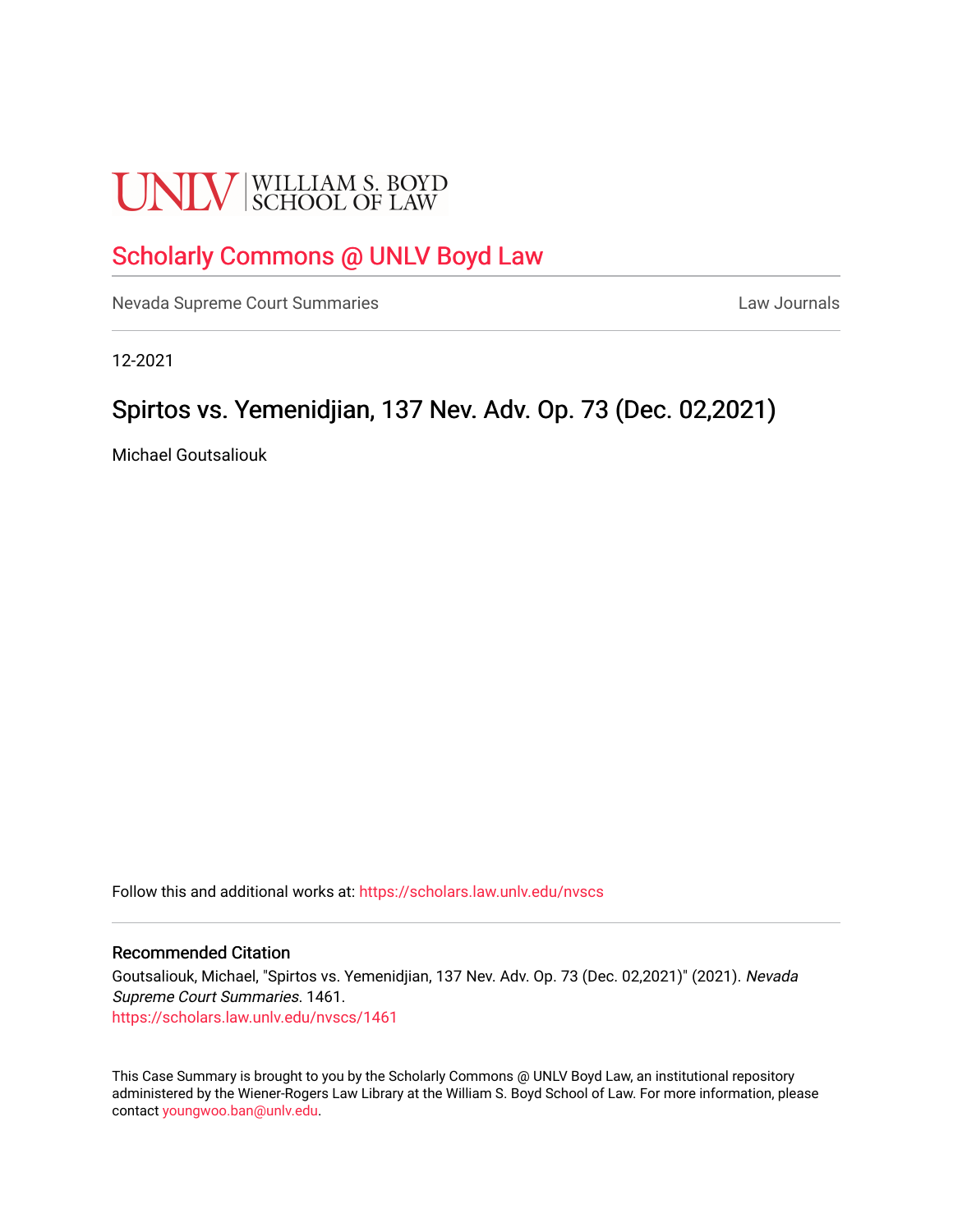## *Spirtos vs. Yemenidjian, 137 Nev. Adv. Op. 73 (Dec. 02,2021)<sup>1</sup>* ANTI-SLAPP MOTIONS AND PARTIES THAT DISAGREE

#### **Summary**

The case deals with NRS 41. 635-670, which are colloquially known as the anti-SLAPP statutes.<sup>2</sup> The anti-SLAPP statutes provide a two-step procedural mechanism under which a district court may dismiss a meritless lawsuit aimed at chilling speech. The primary issue in this case is how a district court should proceed when the appellant denies the details of an alleged statement. Here, appellant Spirtos claimed that he never made the statements brought forth in respondent Yemenidjian's complaint. The Court found that the appellants denial had no relevance at step one of the district court's anti-SLAPP evaluation. Additionally, Spirtos argued that even if the Yemenidjian's version of events was true, that Spirtos made the statement in good faith in furtherance of an issue public concern. The Court rejected this contention as Spirtos presented no evidence that showed the statement was true or made without knowledge of its falsehood. Finally, Spirtos claimed that Yemenidjian's version of his statement was a nonactionable opinion. The Court disagreed with this contention.

#### **Background**

Appellant Nicola Spirtos served as a co-owner of D.H. Flamingo; a company interested in entering the marijuana business in Nevada. In 2018, D.H. Flamingo submitted three applications for recreational-marijuana licenses to the Nevada Department of Taxation. The Nevada Department of Taxation rejected all three of D.H. Flamingo's applications. D.H.

<sup>&</sup>lt;sup>1</sup> Michael Goutsaliouk.

<sup>2</sup> NEV. REV. STAT. § 41.635 (1997); NEV. REV. STAT. § 41.637 (2013); NEV. REV. STAT. § 41.640 (1997); NEV. REV. STAT. § 41.650 (2013); NEV. REV. STAT. § 41.660 (2015); NEV. REV. STAT. § 41.665 (2015); NEV. REV. STAT. § 41.670 (2013).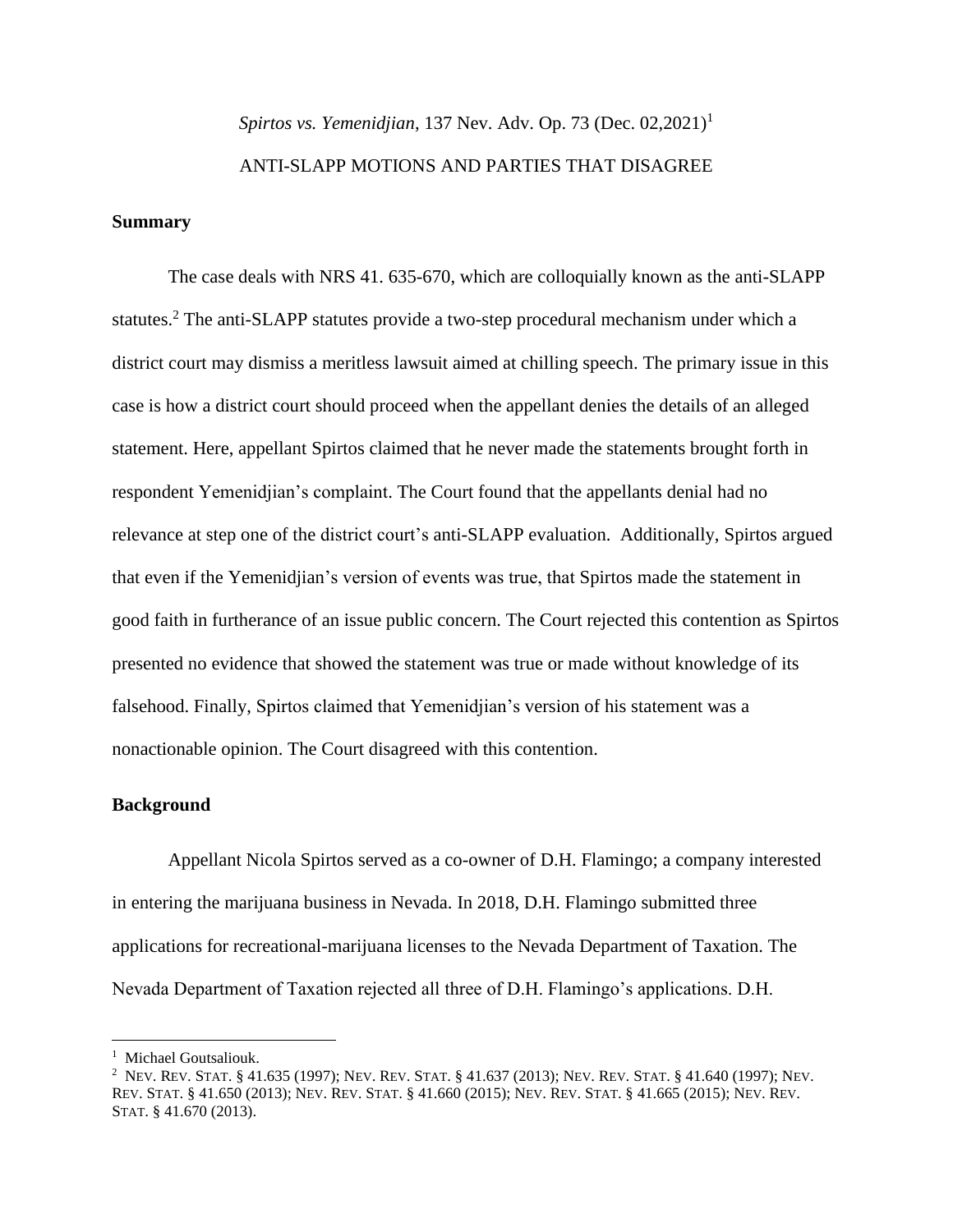Flamingo and several other companies that the Department of Taxation similarly rejected sued the Department and many of the successful applicants, some of which were Respondent Armen Yemenidjian's former companies. The companies alleged the process was, "corrupted and certain application[s] were favored over others".

Two weeks after the filing of the suit, Spirtos attend a political event. At this event, he spoke to John Ocegura, a former Nevada Assemblyperson. It is undisputed that during the conversation Spirtos conveyed his belief that the Department's licensing process was corrupt. However, it is disputed whether Spirtos specifically mentioned Yemenidjian. After the conversation, Ocegura relayed the contents of the conversation to Yemenidjan.

Yemenidjian sued Spirtos for slander and conspiracy, alleging that Spirtos had accused him of criminal activity in his conversation with Ocegura. Spirtos countered with an anti-Slapp motion to dismiss, in which he denied mentioning Yemendjian by name during his conversation with Ocegura. Spirtos claimed that he merely commented the marijuana-licensing process in general had been corrupted. Spirtos claimed that his statement was a "good faith communication" that was made regarding an issue of public interest in a public place. Spirtos claimed that this good faith communication complied with NRS 41.637(4) because it was either truthful or made with no knowledge of its falsity.<sup>3</sup> Yemenidjian countered that Spirtos did make derogatory comments towards him and that Spirtos's declaration failed to explain how any statement about Yemenidjian could have been truthful or made without knowledge of its falsity. Yemenidjian attached a declaration from Oceguera. In the declaration, Oceguera attested that Spirtos claimed that Yemenidjian was "knee deep in corruption". Spirtos responsed that even if

<sup>3</sup> NEV. REV. STAT. § 41.637 (2013).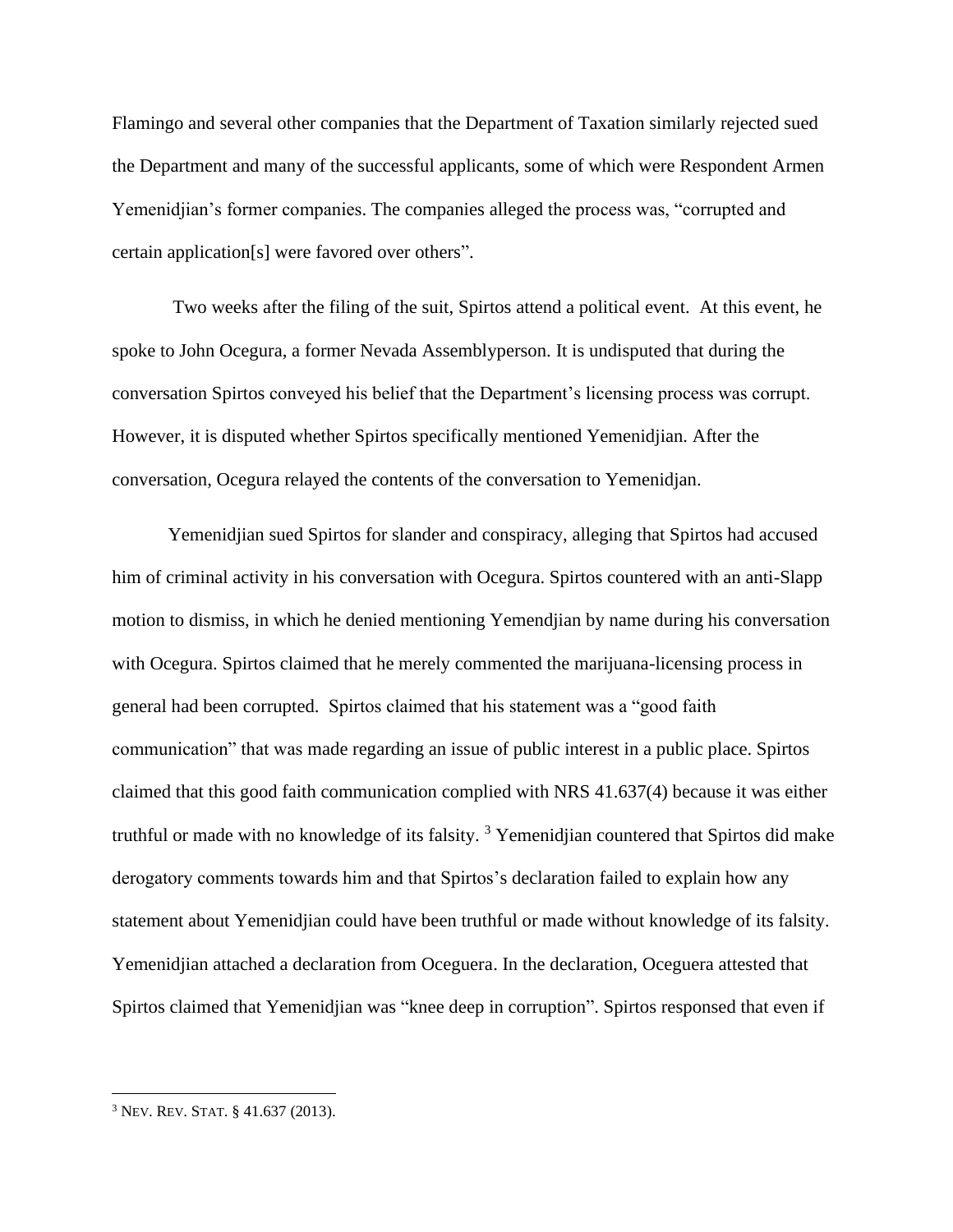Yemenidjian's version of events was accurate, that version constituted a nonactionable opinion because no reasonable person would believe that Spirtos was serious.

The district court denied Spirtos's motion to dismiss. The district court accepted as accurate Yemendijian's version of Spirtos's statements. The district court further found that the statement did not satisfy NRS 41.637(4) because the statement dealt with a personal matter and was made in a private conversation. The district court did not discuss Spirtos's argument that his statement was a nonactionable opinion.

#### **Discussion**

#### *Spirtos' denial that he made the alleged statement is irrelevant to step one of the anti-SLAPP analysis*

The Court began by stating that the evaluation of an anti-SLAPP motion to dismiss involves a two-step analysis.<sup>4</sup> In step one, the moving party must establish, by a preponderance of the evidence, that the claim is based on a good faith communication using free speech in connection with an issue of public concern. In step two, the moving party must present prima facie evidence of a probability of prevailing on the claim.

The Court concluded that the district court properly disregarded Spirtos's claim that he did not mention Yemenidjian by name and that he only spoke about the licensing process. The Court focused on the language of NRS 41.660(3)(a) and found that the district court properly hinged its analysis on "the claim". <sup>5</sup> By looking at "the claim", the district court properly focused on the statement comprising the basis of the plaintiff's complaint, which was the version of the statement that Yemenidjan alleged Spirtos made. Additionally, NRS 41.660(3)(a) requires that

<sup>4</sup> NEV. REV. STAT. § 41.660 (2015).

<sup>5</sup> *Id.*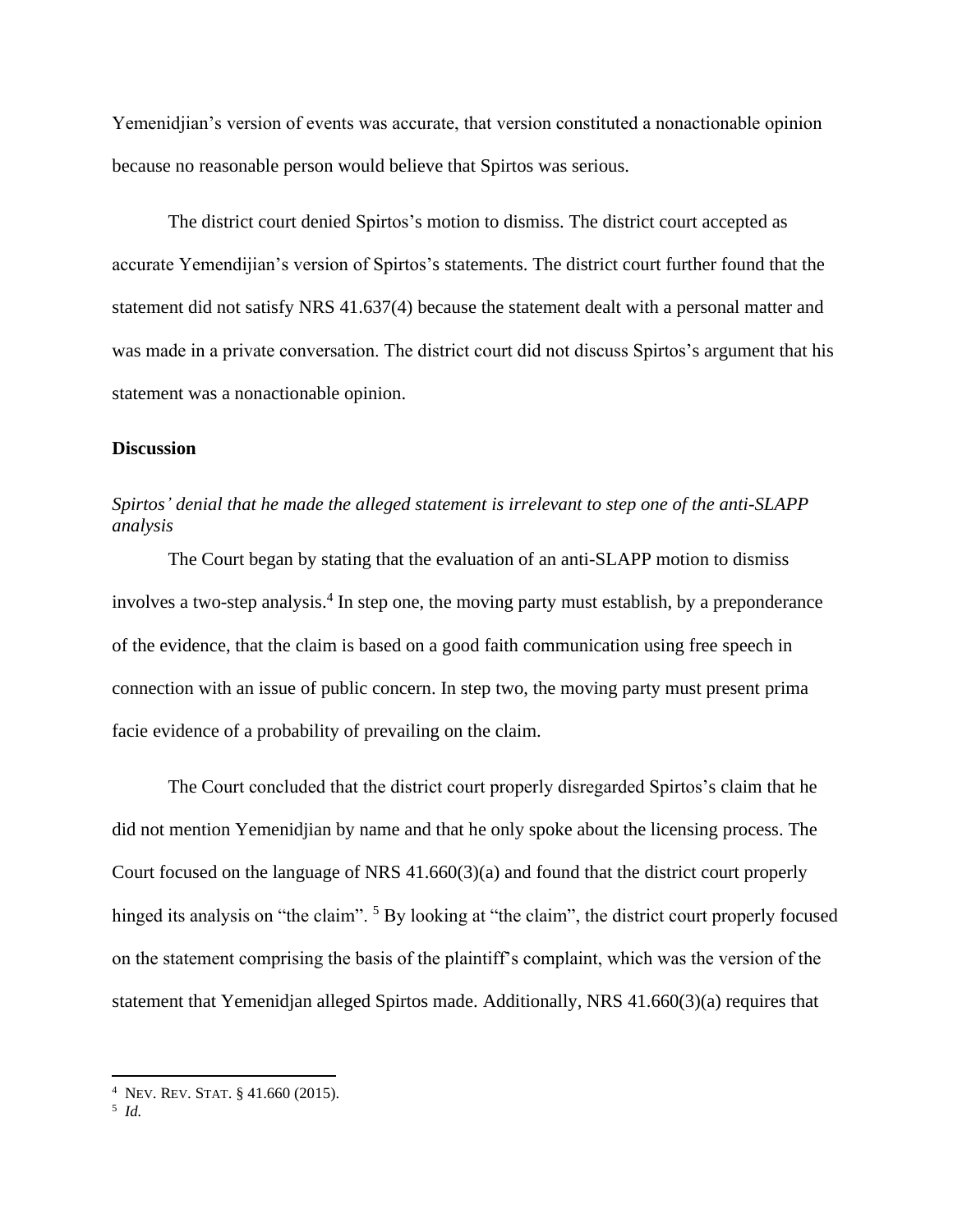the statement be a "good faith communication."<sup>6</sup> A "good faith communication" is a communication that is truthful or is made with no knowledge of its falsity.<sup>7</sup> The Court concluded Spirtos could not deny accusing Yemenidjian of corruption in his conversation with Oceguera while simultaneously suggesting that his (non)accusation was truthful or made without Spirtos knowing it was false.

#### *Spirtos' alleged statement was made in direct connection with an issue of public interest in a place open to the public or in a public forum, but he has not shown that the alleged statement was made in good faith*

Spirtos also contended that the district court erroneously determined that Spirtos's statement, as alleged by Yemenidjian, was not in furtherance of the right to petition or the right to free speech directly connected to issues of public concern.<sup>8</sup> The Court disagreed with the district court by stating that Spirtos's statement was made in direct connection with an issue of public concern. In determining whether a statement falls within NRS 41.637(4)'s definition of public concern, the Court looked at the five-factor framework adopted in *Shapiro v. Welt.* The factors are as follows: (1) the "public interest" isn't analogous to mere curiosity, (2) a matter of public concern should be of concern to a substantial number of people, (3) there should be some relation between the challenged statements and the public concern, (4) the speaker's focus should be on public interest rather than "a mere effort to gather ammunition for another round of private controversy; and (5) a person cannot convert otherwise private information into a matter of public interest merely by broadcasting it to a substantial number of people.<sup>9</sup>

<sup>6</sup> *Id.*

<sup>&</sup>lt;sup>7</sup> Nev. Rev. Stat. § 41.637 (2013).

<sup>8</sup> *Id.*

<sup>9</sup> Shapiro v. Welt, P.3d 262, 268 (Nev. 2017) (quoting Piping Rock Partners, Inc. v. David Lerner Assocs., Inc., 946 F. Supp. 2d 957, 968 (N.D. Cal. 2013)).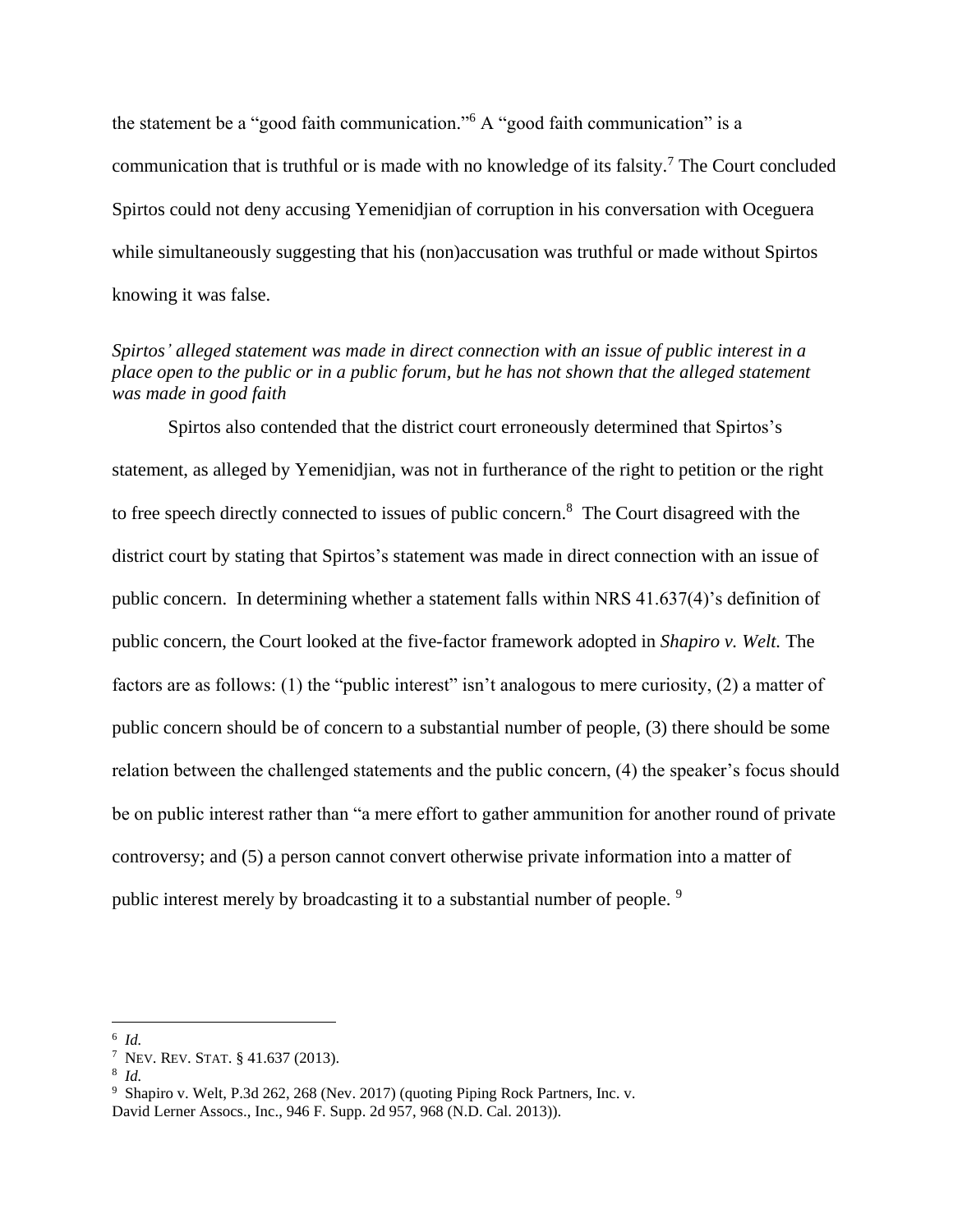The Court stated that under the first and second factors, there was no dispute that the alleged corruption in a public agency is of concern to a substantial number of people. Also, under the third factor, there was some degree of closeness between Spirtos's statement and the asserted public interest of public corruption. Further, under the fourth factor, it was apparent that Ocegura interpreted Spirtos's statement as something more than, "a mere effort to gather ammunition for another round of private controversy." Nevertheless, the Court didn't feel that it was appropriate to overturn the district court's decision as they did not find Spirtos's statement was a "good faith communication". In his anti-SLAPP motion, Spirtos listed several factual bases in support of his belief that the Department's licensing process was corrupt. However, he included no factual basis for why he believed that Yemenidjian was involved in the corruption. Therefore, Spirtos was unable to prove by a preponderance of the evidence that his statement was a "good faith communication".

#### *Spirtos' alleged statement did not constitute a nonactionable opinion*

Spirtos final argument was that his "opinion" was not capable of being untrue or being made without knowledge of its falsehood. Spirtos contended that his alleged statement that Yemenidjian was "knee deep in the corruption at the center of the licensing process" was hyperbolic language that negated any impression that Spirtos was seriously accusing Yemenidjian of committing a crime.

The Court disagreed with Spirtos. The Court found that accusing a public official or corruption is usually "defamatory *per se.*" <sup>10</sup> Further, expressions of opinion that suggest the speaker knows certain facts to be true or implies that certain facts exist can render the statement

<sup>10</sup> Bentley v. Bunton, 94S.W.3d 561, 582 (Tex. 2002).